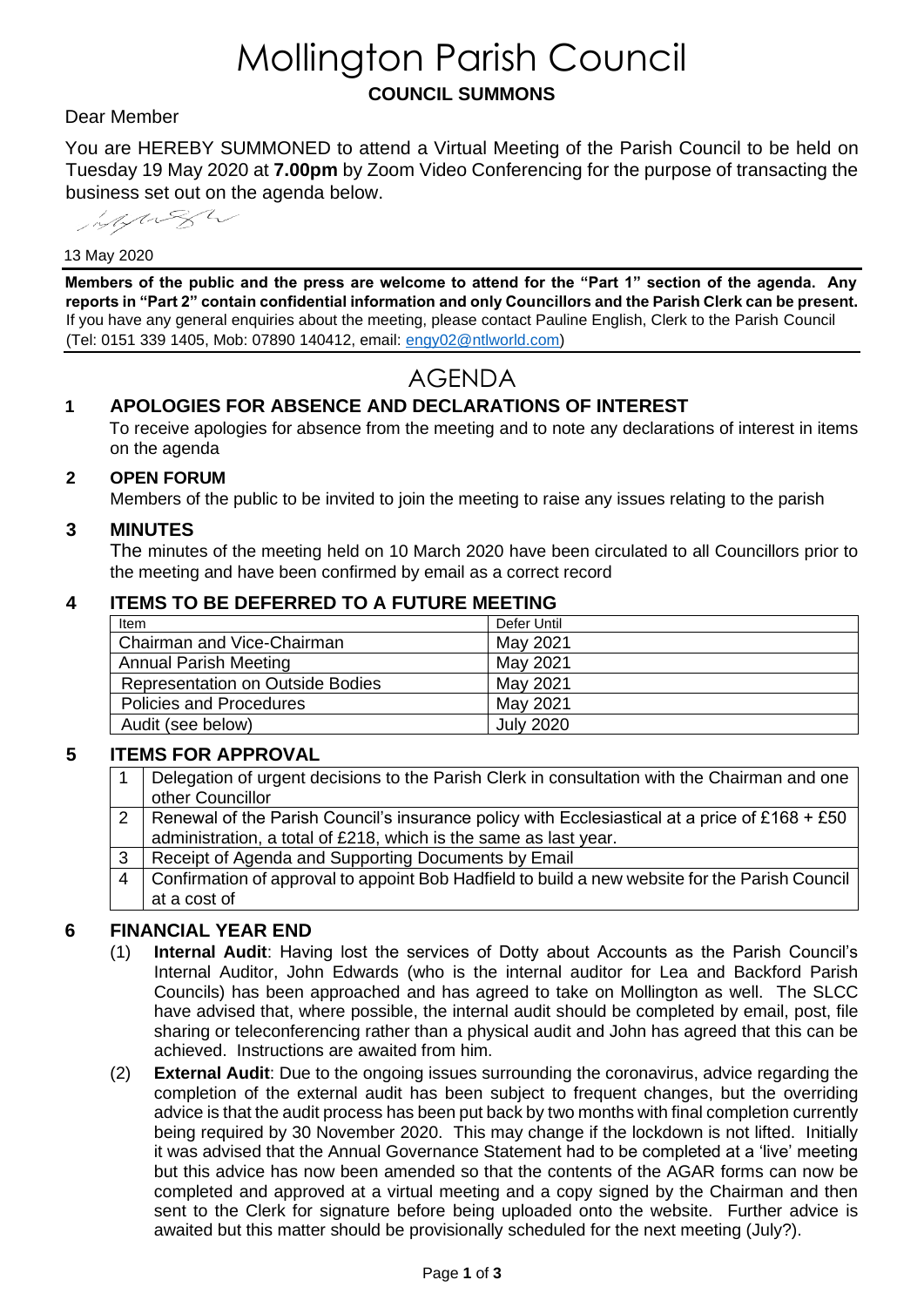## **7 UPDATE REPORTS**

To receive reports on the following matters where these are available:

- Village Hall
- B4RN
- Speed Limits
- Village Gateways
- Tree Survey

## **8 PLANNING**

(1) Applications received for comment

| Application No. | Application details                                                                                                                                                                                                                                                                                                                                                                                                                                                                                                                                                                                                                                                                                                                                                                                                                                                                                                                                                   |               |
|-----------------|-----------------------------------------------------------------------------------------------------------------------------------------------------------------------------------------------------------------------------------------------------------------------------------------------------------------------------------------------------------------------------------------------------------------------------------------------------------------------------------------------------------------------------------------------------------------------------------------------------------------------------------------------------------------------------------------------------------------------------------------------------------------------------------------------------------------------------------------------------------------------------------------------------------------------------------------------------------------------|---------------|
| 20/00988/FUL    | Erection of part two storey, part single storey side extension<br>including front porch, side pergola and rear canopy,<br>elevational changes and remodelling to house and garage,<br>widening of existing vehicular access and construction of<br>gates to entrance at Taquaral, Well Lane, Mollington,<br>Chester, Cheshire CH1 6LD<br>No objections submitted but observations were made that<br>the proposed cover areas to the rear of the garage housing<br>the recycling/waste bins appear to be very close to the tree<br>marked 'TE12' which is located on the boundary with the<br>neighbouring property. The corner supporting column would<br>seem to be within 1m of the tree and there is likely to be<br>considerable opportunity for regrettable damage to occur. It<br>is highly probable that the tree in question is providing<br>valuable screening for the neighbouring property, so if this<br>could be looked at it would be much appreciated. | 30 April 2020 |
| 20/01430/FUL    | Change of use of barns into hydro-therapy pool, gymnasium<br>and annexe flat for use in connection with the new dwelling<br>at Elm Farm, Townfield Lane, Mollington, Chester CH1 6NJ                                                                                                                                                                                                                                                                                                                                                                                                                                                                                                                                                                                                                                                                                                                                                                                  | 29 May 2020   |
| 20/01411/FUL    | Two storey rear and side and single storey rear and side<br>extensions and porch at Willow Brook House, Well Lane,<br>Mollington, Chester CH1 6LD                                                                                                                                                                                                                                                                                                                                                                                                                                                                                                                                                                                                                                                                                                                                                                                                                     | 29 May 2020   |

(2) CWaC's planning portal is currently unavailable.

## **9 FINANCE**

(1) **Payments** made since the last meeting:

| 30.03.20 | SO.         | <b>Amenity Cleaner-wages March</b>                    | 182.00 |
|----------|-------------|-------------------------------------------------------|--------|
| 30.03.20 | SO.         | Parish Clerk-salary March                             | 139.46 |
| 31.03.20 | <b>Bank</b> | Service Charge                                        | 18.00  |
| 01.04.20 | DD.         | 1&1 website hosting monthly fee                       | 7.19   |
| 02.04.20 | <b>BACS</b> | Backford Parish Council-share of Members Budget grant | 346.00 |
| 09.04.20 | <b>BACS</b> | Cheshire West & Chester Council - Field Licence fee   | 300.00 |
| 28.04.20 | <b>SO</b>   | <b>Amenity Cleaner-wages April</b>                    | 193.44 |
| 28.04.20 | <b>SO</b>   | Parish Clerk-salary April                             | 142.27 |
| 01.05.20 | <b>DD</b>   | 1&1 website hosting monthly fee                       | 7.19   |
|          |             |                                                       |        |

## (2) **Receipts**

| . |                                                      |          |  |  |  |
|---|------------------------------------------------------|----------|--|--|--|
|   | 14.04.20   Cheshire West & Chester Council – Precept | 8.000.00 |  |  |  |
|   | 21.04.20   HMRC Repayment of VAT                     | 320.85   |  |  |  |

- (3) **Balance** at 13 May 2020 £15,769.18 (including £3,355 to be paid in grant to the Village Hall)
- (4) **Approval to the use of BACS payments**: The Legislative Reform (Payments by Parish Councils, Community Councils and Charter Trustees) Order 2014 provided the opportunity for Parish Councils to make payments by BACS transfer provided such payments are authorised by the Parish Council. The Parish Council has been using this method of payment very successfully since the Order was made and it is the preferred option for many organisations. It is recommended that payment by BACS should be continued in 2020-21.